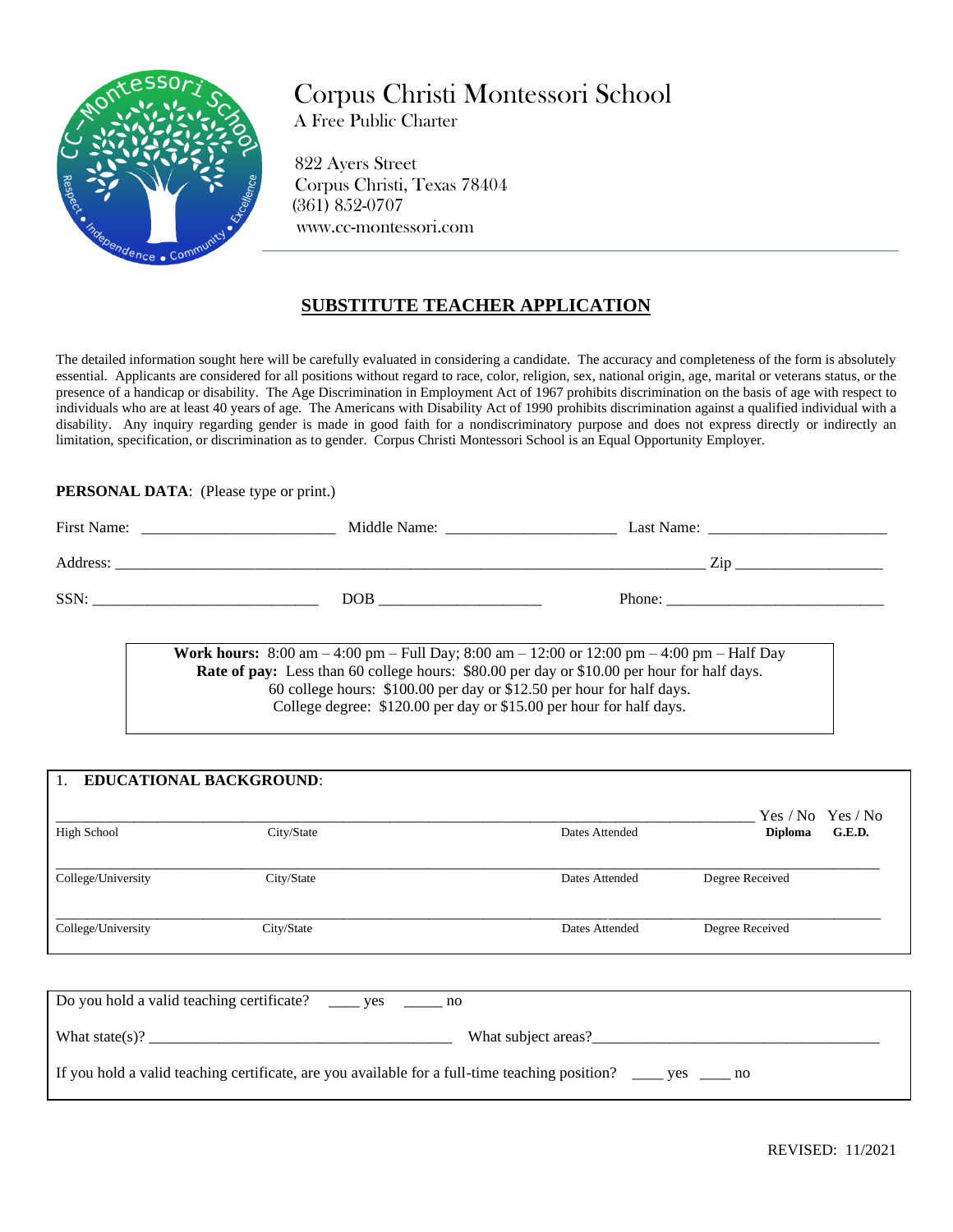| 2.       | <b>TEACHING EXPERIENCE:</b>                                           |                                                                                             |                                                                                                                                                                                                                                        |
|----------|-----------------------------------------------------------------------|---------------------------------------------------------------------------------------------|----------------------------------------------------------------------------------------------------------------------------------------------------------------------------------------------------------------------------------------|
| Year     | <b>School District</b>                                                | Level Taught                                                                                | City/State                                                                                                                                                                                                                             |
|          |                                                                       |                                                                                             |                                                                                                                                                                                                                                        |
|          |                                                                       |                                                                                             | 3. RELATED WORK EXPERIENCE: (List only positions directly related to your major field and/or teaching experience.)                                                                                                                     |
| Employer | City/Status                                                           | Position Held                                                                               | From/To                                                                                                                                                                                                                                |
|          |                                                                       |                                                                                             |                                                                                                                                                                                                                                        |
| 4.       | drill team, cheerleader sponsor, 4-H, recreation programs, etc.)      |                                                                                             | YOUTH RELATED EXPERIENCE: (Please list experiences with your, supervising/teaching in organized activities such as                                                                                                                     |
|          | Organization                                                          | From/To                                                                                     | <b>Position Held/Duties</b>                                                                                                                                                                                                            |
|          |                                                                       |                                                                                             |                                                                                                                                                                                                                                        |
|          | Are you available to substitute in all grade levels?                  | Yes<br>N <sub>o</sub>                                                                       |                                                                                                                                                                                                                                        |
|          | Please indicate position(s) available to substitute                   | Instructional Aide<br>Teacher                                                               | Office                                                                                                                                                                                                                                 |
|          |                                                                       | Please indicate the days of the week you are available for substituting. (Please circle.)   |                                                                                                                                                                                                                                        |
| All days | Monday<br>Tuesday                                                     | Wednesday<br>Thursday                                                                       | Friday                                                                                                                                                                                                                                 |
|          | Please indicate any restrictions that may apply to your availability. |                                                                                             |                                                                                                                                                                                                                                        |
|          |                                                                       |                                                                                             |                                                                                                                                                                                                                                        |
|          |                                                                       | Are you a retired member of the Texas Retirement System (TRS) receiving a check each month? | yes<br>no                                                                                                                                                                                                                              |
|          |                                                                       |                                                                                             | I hereby affirm that the information given by me in this application is true and complete to the best of my knowledge and belief. I<br>IINDERSTAND THAT ANY MISREPRESENTATION FAI SIEICATION OR OMISSION WILL BE SHEEIEIENT CALISE FOR |

UNDERSTAND THAT ANY MISREPRESENTATION, FALSIFICATION, OR OMISSION WILL BE SUFFIEIENT CAUSE FOR CANCELLATION OF THIS APPLICATION, OR DISCHARGE IF I HAVE BEEN EMPLOYED. Furthermore it is understood that this application becomes the property of the Corpus Christi Montessori School which reserves the right to accept or reject it.

I understand that the CCMC will obtain my criminal history, if any, from a law enforcement agency pursuant to Section 21.917 of the Texas Education Code.

Furthermore it is the position of Corpus Christi Montessori School that substitute teaching is a temporary position to be utilized as needed by the school. Employment as a substitute teacher shall in no way be interpreted as being permanent and can be discontinued at any time by the school. The school shall not be liable for unemployment benefits.

Applicant's Signature

NOTE: Incomplete of unsigned applications will not be considered. The application will remain on file for this school year only. It ust be updated in writing if further consideration is desired.